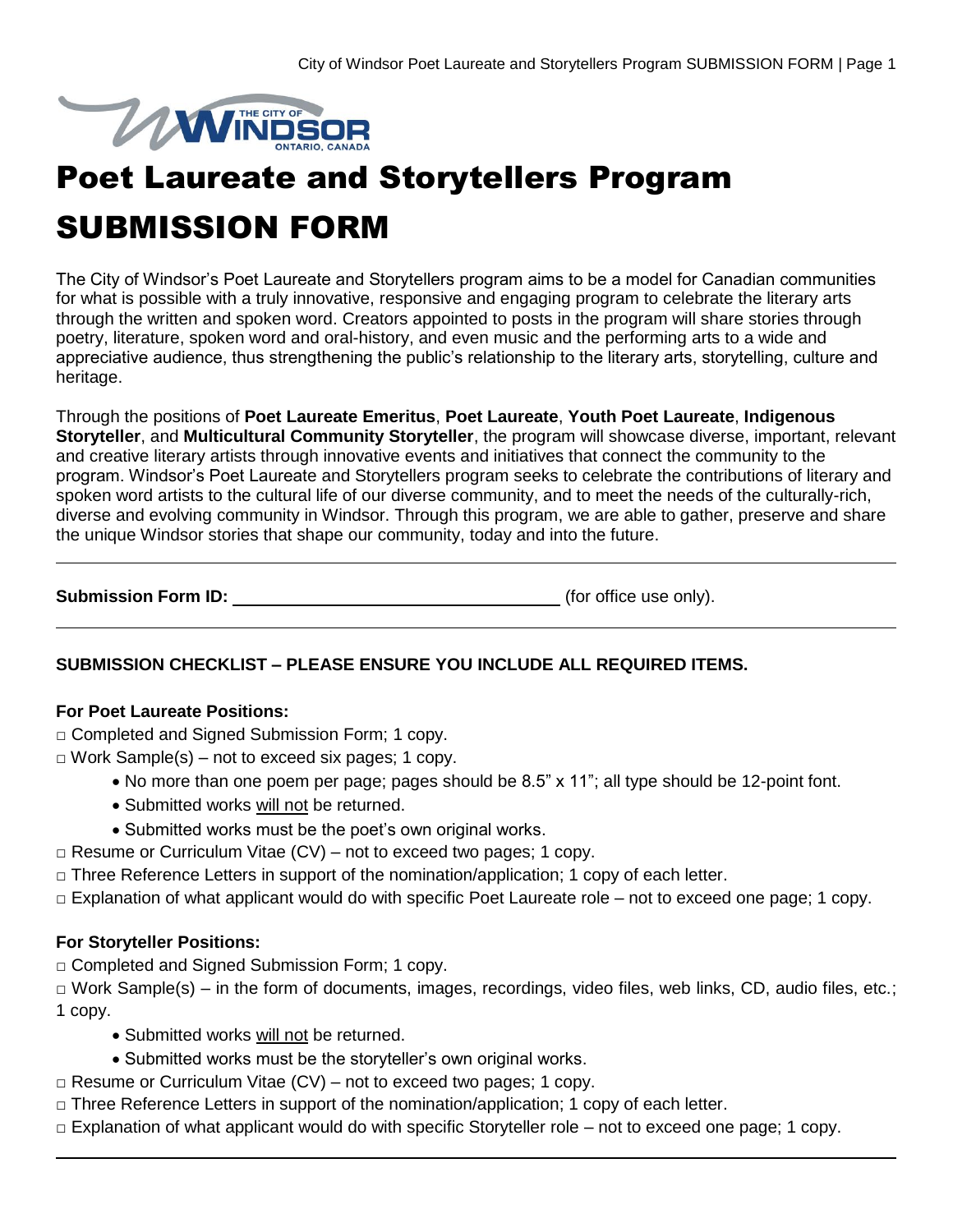## **APPLICANT INFORMATION – IF YOU ARE NOMINATING SOMEONE ELSE.**

|                                                 | Phone: 2000 2000 2010 2010 2010 2010 2011 2021 2022 2023 2024 2022 2023 2024 2022 2023 2024 2025 2026 2027 20                                                                                                                 |  |  |  |
|-------------------------------------------------|-------------------------------------------------------------------------------------------------------------------------------------------------------------------------------------------------------------------------------|--|--|--|
|                                                 |                                                                                                                                                                                                                               |  |  |  |
|                                                 | Name of Nominee (Who are you nominating?): Name is a series of the series of Nominee (Who are you nominating?):                                                                                                               |  |  |  |
| Which position are you nominating someone for?: |                                                                                                                                                                                                                               |  |  |  |
| □ Poet Laureate                                 | $\Box$ Youth Poet Laureate (note; this position already filled for 2022).                                                                                                                                                     |  |  |  |
|                                                 | □ Indigenous Storyteller<br>□ Multicultural Community Storyteller                                                                                                                                                             |  |  |  |
|                                                 | Does the nominee meet the age requirements of the position?:<br><u>Does the nominee meet the age requirements of the position?:</u>                                                                                           |  |  |  |
|                                                 | Is the Nominee a Windsor resident?: Manual According to the Nominee and Windsor resident?:                                                                                                                                    |  |  |  |
|                                                 | Does the nominee have the capacity to fulfill all requirements and duties of the position, including the term-                                                                                                                |  |  |  |
|                                                 |                                                                                                                                                                                                                               |  |  |  |
|                                                 |                                                                                                                                                                                                                               |  |  |  |
|                                                 | <b>APPLICANT INFORMATION - IF YOU ARE APPLYING FOR YOURSELF.</b>                                                                                                                                                              |  |  |  |
|                                                 | Name: Name: Name: Name: Name: Name: Name: Name: Name: Name: Name: Name: Name: Name: Name: Name: Name: Name: Name: Name: Name: Name: Name: Name: Name: Name: Name: Name: Name: Name: Name: Name: Name: Name: Name: Name: Name: |  |  |  |
|                                                 |                                                                                                                                                                                                                               |  |  |  |
| Email:                                          | Web:                                                                                                                                                                                                                          |  |  |  |
| Which position are you applying to?:            |                                                                                                                                                                                                                               |  |  |  |
| □ Poet Laureate                                 | $\Box$ Youth Poet Laureate (note; this position already filled for 2022).                                                                                                                                                     |  |  |  |
| □ Indigenous Storyteller                        | □ Multicultural Community Storyteller                                                                                                                                                                                         |  |  |  |
|                                                 | Do you meet the age requirements of the position?: [20] Do you meet the age requirements of the position?:                                                                                                                    |  |  |  |
|                                                 | Are you a Windsor resident?: Notified a service of the service of the service of the service of the service of                                                                                                                |  |  |  |
|                                                 | Do you have the capacity to fulfill all requirements and duties of the position, including the term-lengths?:<br>                                                                                                             |  |  |  |
|                                                 |                                                                                                                                                                                                                               |  |  |  |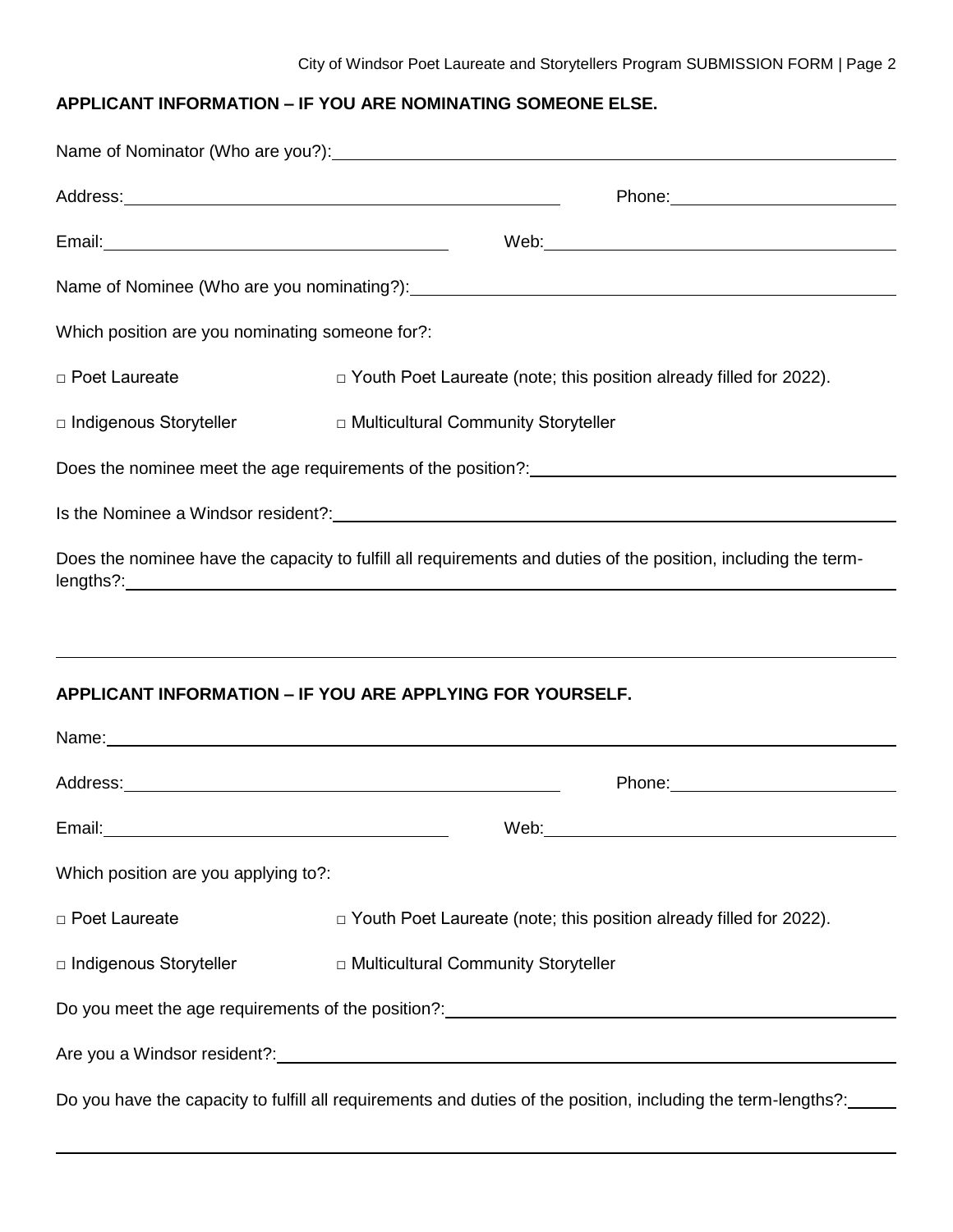## **TELL US ABOUT YOURSELF / YOUR NOMINEE.**

#### **Please answer the following questions on an attached sheet of paper. Not to exceed 500 words.**

- 1. Have you / your nominee published at least one book of poetry, OR are you a recognized spoken word artist or storyteller with an established body of work or track record of public presentation?
- 2. How would you / your nominee be an ambassador for literacy, poetry, storytellers, multicultural communities, writers, and literary arts in Windsor?
- 3. What would you / your nominee do with this position, if selected as Windsor's Poet Laureate, Youth Poet Laureate, Indigenous Storyteller, or Multicultural Community Storyteller?

#### **FINANCIAL MATTERS.**

- The Poet Laureate honorarium is \$2,500 per year.
- The Youth Poet Laureate honorarium is \$1,000 per year.
- The Indigenous Storyteller honorarium is \$2,000 per year.
- The Multicultural Community Storyteller honorarium is \$2,000 per year.

Would the honorarium for the appropriate position be acceptable to you/your nominee?:

□ Yes □ No

The positions of Poet Laureate Emeritus, Poet Laureate, Youth Poet Laureate, Indigenous Storyteller, and Multicultural Community Storyteller represent an honour bestowed and do not represent a position of employment with the Corporation of the City of Windsor. These honorariums are intended to support the Poet Laureate and Storytellers program and projects set forth within the program, and are not intended to cover living costs.

#### **FOR ACCOUNTING PURPOSES.**

Please complete the following information for the issuance of honorarium funds, should you be selected:

Name of Payee on cheque:

Address to Mail Cheque:

City: Postal Code: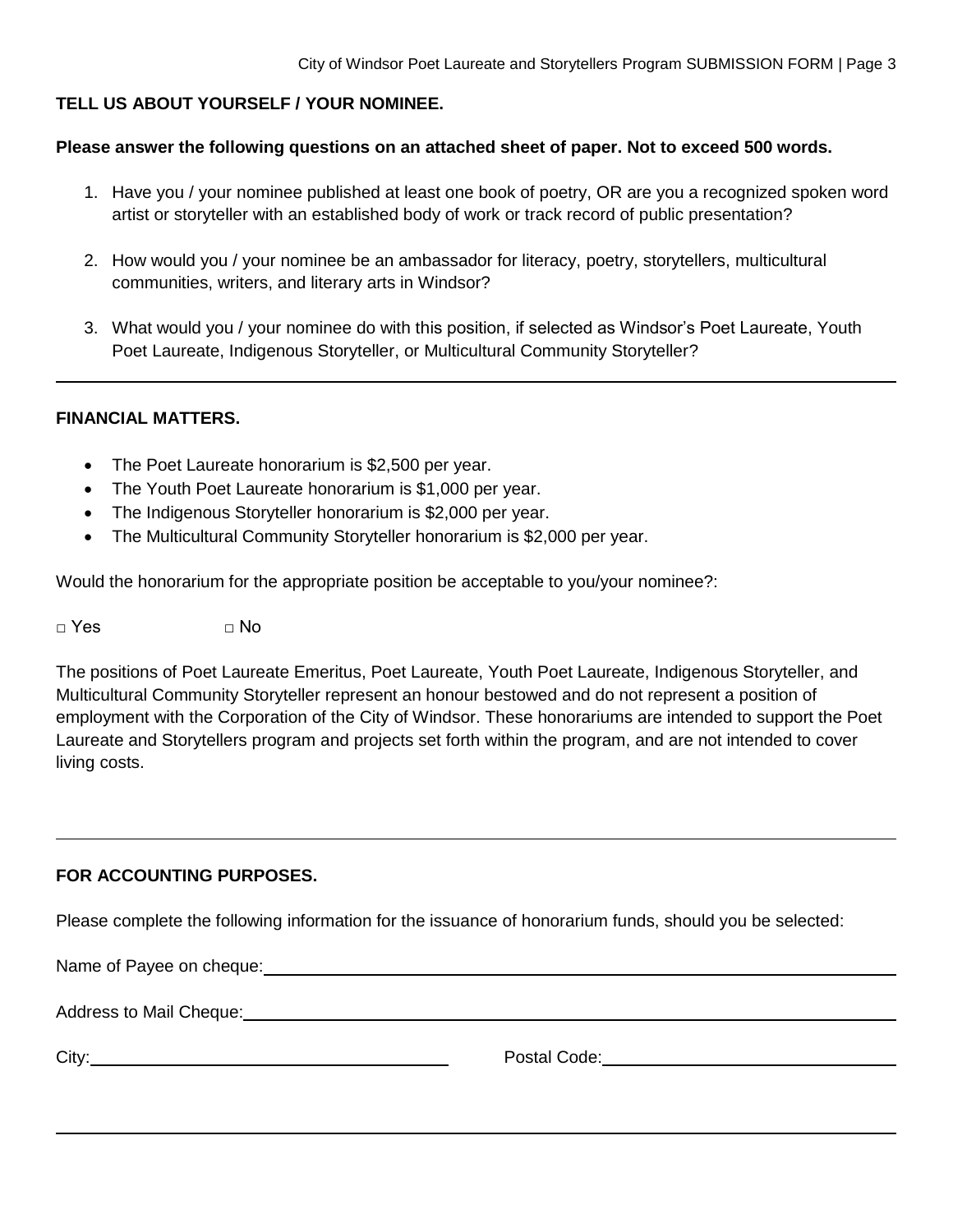#### **HOW TO SUBMIT.**

Please mail a hard copy of your complete application package to: **Culture Office** c/o Parks, Recreation and Culture, and Facilities Main Office 2450 McDougall Street Windsor ON. N8X 3N6 **Attention:** Poet Laureate and Storytellers Program

#### **OR**

Please email an electronic copy of your complete application package to: **culturalaffairs@citywindsor.ca** 

For further information, contact: **Christopher Lawrence Menard** Cultural Development Coordinator Recreation & Culture, City of Windsor cmenard@citywindsor.ca or **Michelle Staadegaard** Manager of Culture & Events Recreation & Culture, City of Windsor mstaadegaard@citywindsor.ca

#### **YOU ARE FINISHED!**

**Please sign and date this document**. *Please note that by signing, you are agreeing to abide by all DUTIES, ROLES AND RESPONSIBILITIES as outlined in the City of Windsor Poet Laureate and Storytellers Program Guidelines.* Submissions to the City of Windsor's Poet Laureate and Storytellers program are subject to the *Freedom of Information and Protection of Privacy Act*. The personal information is collected under the authority of the *Municipal Act, Section 10*. This personal information may be used for the purpose of processing the submission form and may become part of the public agenda at a City Council meeting or Committee meeting. Questions about this collection may be directed to the Manager of Culture & Events, 519-253-2300 ext. 2726 or by mail to:

Freedom of Information Coordinator Office of the City Clerk, Room 530 350 City Hall Square West Windsor, ON N9A 6S1

**If someone is nominating a Poet Laureate, Youth Poet Laureate, Indigenous Storyteller, or Multicultural Community Storyteller, we ask that they inform the nominee in advance so that the nominee has adequate time to submit the required supporting documents along with the package.**

| Signature:         |       |
|--------------------|-------|
|                    |       |
| Please print name: | Date: |

**Please refer to the checklist on page 1 to ensure you have completed/attached all required documents.**